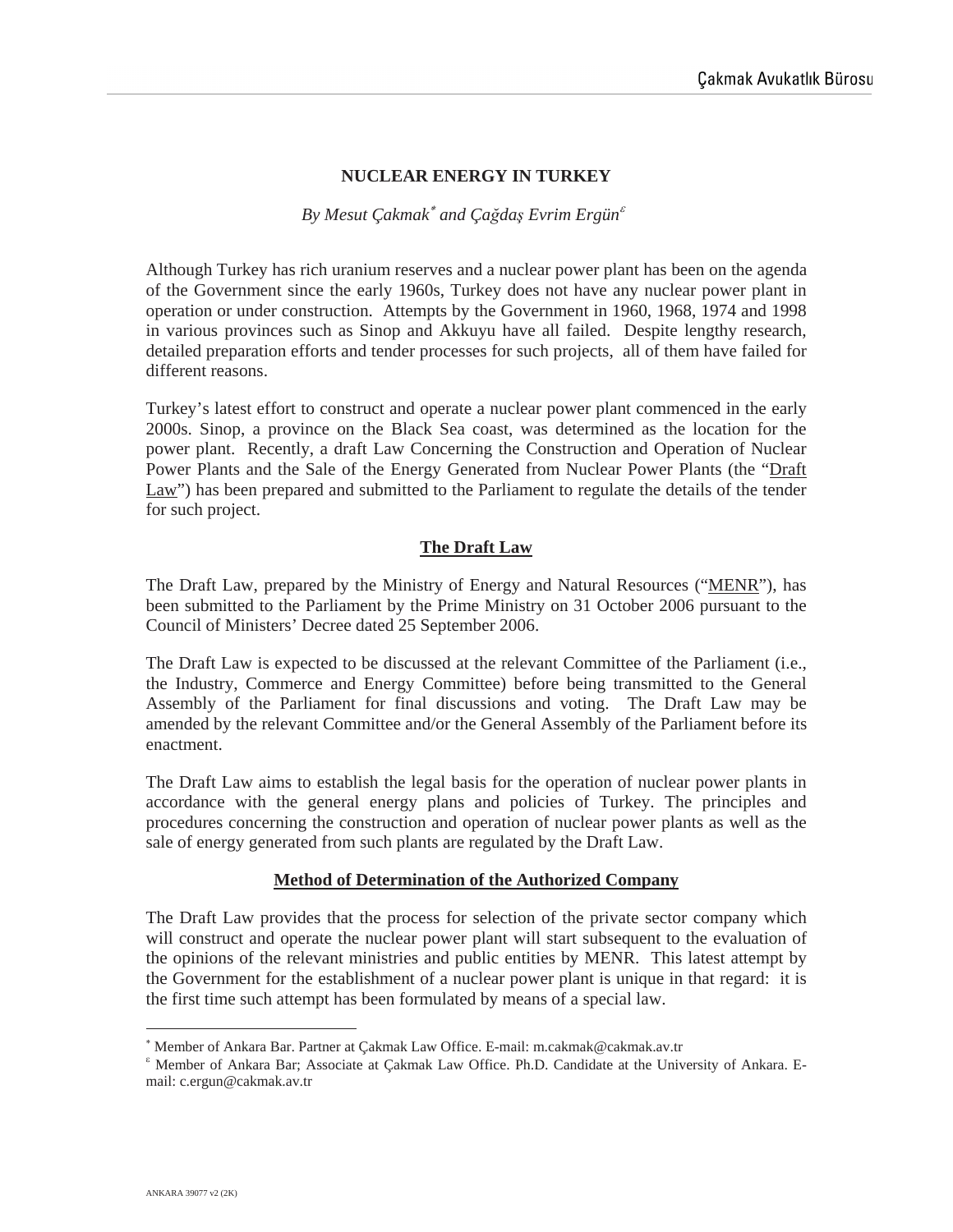The Council of Ministers is authorized to determine the capacity of the nuclear power plant to be constructed, the location of the power plant, the license fee, the incentives in relation to infrastructural matters, and the principles and procedures regarding the selection of the authorized company.

Any local or foreign company who fulfills the criteria to be determined by the Turkish Atomic Energy Authority ("TAEK") may qualify to participate in the selection process. The company who offers the lowest purchase and purchase guarantees shall be awarded the contract. In other words, the price guarantee offers (in Turkish currency) and the purchase guarantee offers (in kWh terms) of the bidders for the 15-year operation period will be multiplied and the company for which the result of such multiplication is the lowest will be selected as the company authorized to construct and operate the nuclear power plant.

The amount of the price guarantee offered by the bidders shall not exceed the average wholesale price of TETAS (the public wholesale company). Such average wholesale price, announced for the year 2006 by the Energy Market Regulatory Authority ("EMRA"), is Ykr 8.36. This figure corresponded to approximately 5.05 Euro Cents when it was announced by EMRA in April 2006. However, due to an increase in the value of the Euro against the Turkish Lira, 8.36 Ykr is now approximately 4.50 Euro Cents.

According to an official from EMRA, the average wholesale price of TETAS was calculated by using the following formula:

[TETAS' sale price X 80% (as TETAS currently supplies 80% of Turkey's demand)] + [Retail Sale Tariffs Approved by EMRA X 20% (share of private producers)] = 8,36 Ykr

# **Incentives**

The Draft Law provides the following incentives for the operation of a nuclear power plant:

(i) The electricity retail sale license holders (and therefore the distribution license holders, since the distribution companies can perform both the distribution and retail sale of electricity) are obliged to purchase a certain percentage of the electricity they sell from the nuclear power plant. The price and purchase guarantees offered by the authorized company during the selection process shall be applicable to such sales.

(ii) The Council of Ministers is authorized to provide certain incentives for investments concerning technology development and production of nuclear fuel as well as the training of the personnel to be employed in the nuclear power plants.

(iii) In the event a nuclear power plant is to be constructed on forest land and/or on land under the private ownership of the Treasury (i.e., Treasury lands which are not allocated for the performance of a public service) or under the control or disposal of the State, such land shall be leased to, or a right-of-way given, or usufruct rights thereof shall be granted to the relevant entities.

#### **Sanctions**

In the event the retail sale and distribution license holders do not comply with the abovestated purchase requirement, EMRA is embodied with the obligation of imposing a fine of